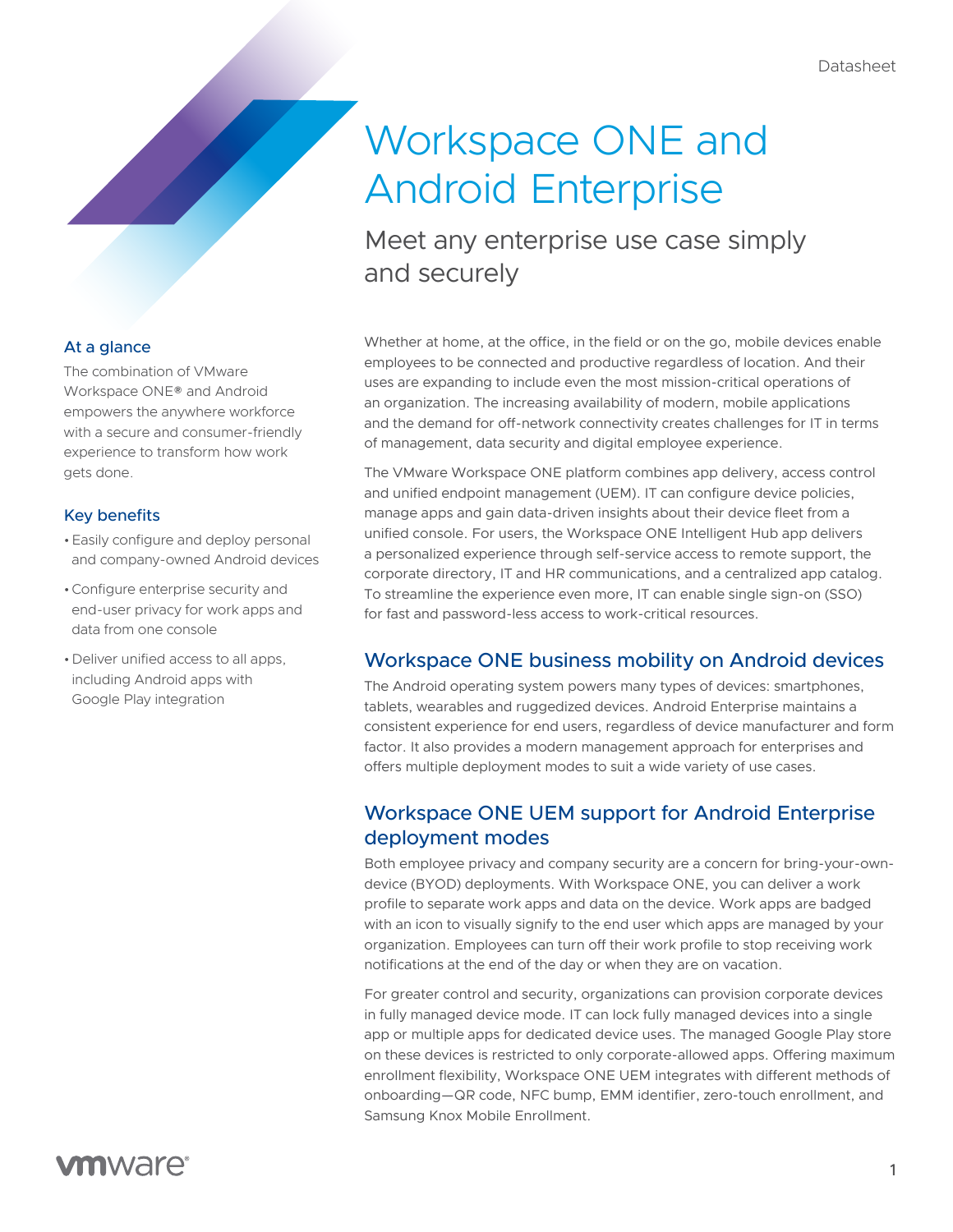Organizations can also enable a work profile for corporate-owned, personally enabled (COPE) use cases. This deployment mode delivers badged corporate apps in the work profile and gives the end user the ability to install personal apps outside of the work profile.



**Figure 1:** Flexible device management offers IT choices.

#### Secure management of devices from one console

The unified Workspace ONE UEM console is where admins integrate with Google to configure Android devices to deploy the work profile and device settings (fully managed or COPE). Admins can also monitor the entire device fleet. Workspace ONE Intelligence delivers rich visualizations and automations to help improve the digital employee experience and strengthen security. With the automated compliance engine, rooted or noncompliant devices can be remediated with actions, such as sending notifications or wiping the device. When a work profile is deployed, admins can set policies, such as restricting the user from sharing data from a managed app to a personal app. Workmanaged applications can require a separate and more complex passcode for authentication while users can still access their personal information with their device passcode. With VMware Workspace ONE Assist, IT and help desk staff can remotely view or control any Android device directly from the Workspace ONE console while maintaining employee privacy and trust.

Workspace ONE with Android Enterprise also enables dedicated-device use cases, such as rugged devices and kiosks. Devices can even be configured for shared device mode, enabling users, such as shift workers, to check devices in and out and get access to their assigned apps and resources. Workspace ONE Launcher enables fully customizable experiences on shared Android devices to ensure that users have access to the apps and resources they need, when they need them.